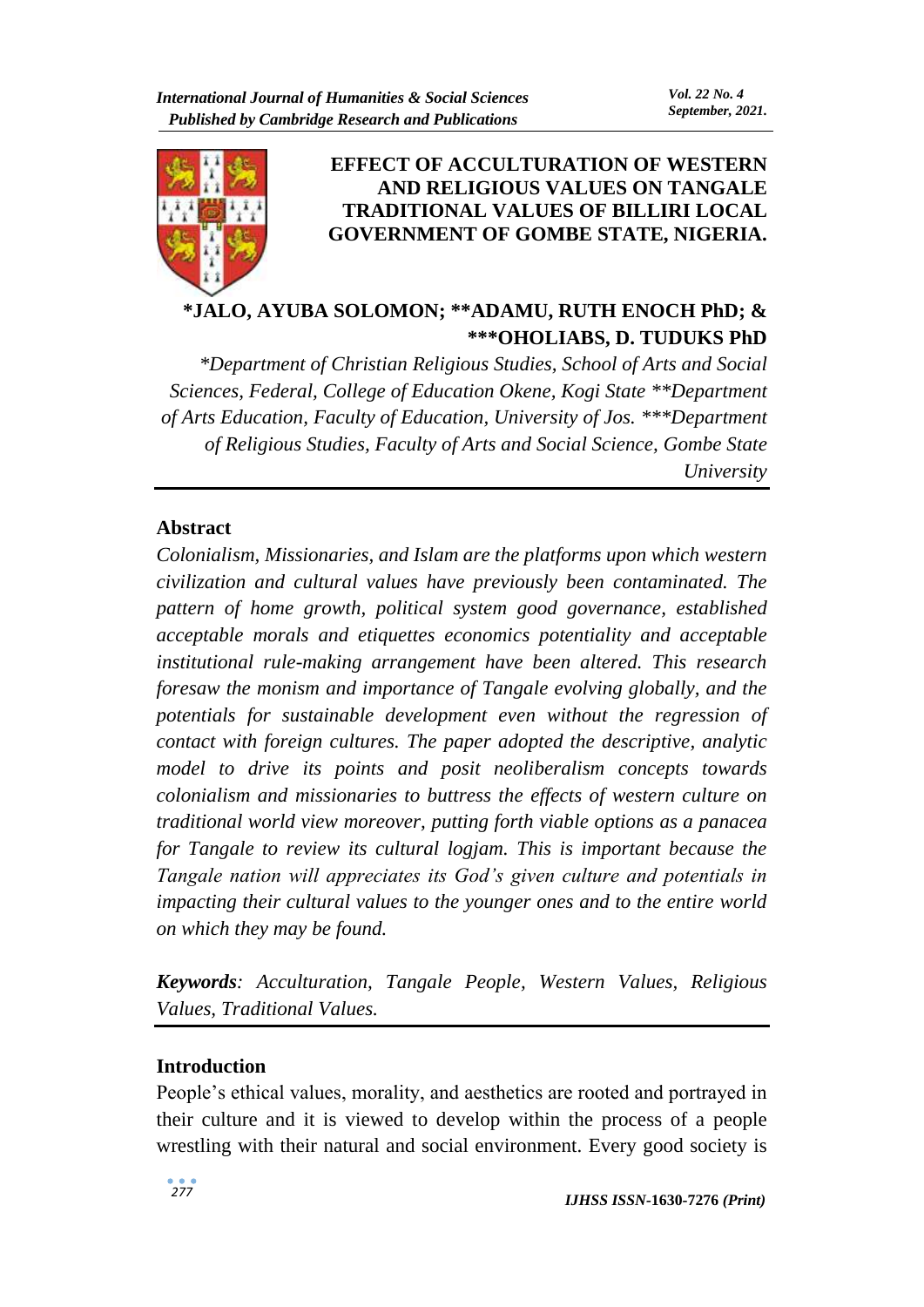the bye- product of culture having relative components, fused, guided by an acceptable norm traceable through history. Bala (2001), posits that "history generally is not concerned with the past only, but present and forecasting the future". Tangale is one of the ethnic groups in Nigeria having full-pledged cultural value systems. Some facts about them are untraceable due to unconstrued documented history. However, the activities of their ancestors, their moral codes, and their actions are reflected in their folklore and oral traditions. The history of Tangale origin and struggles has helped their society to be cemented together with a common understanding of the past, present, and the tempo of its future tie.

Tangale cultural values are embedded in their tradition religion and myths. Their historical origin showed that they migrated from the middle east. Their route took them to north-eastern Africa through Borno (Ngazargamu) and proceeded to Kupto, Kwami L.G.A of Gombe state. Later on, they moved to Kalshingi in Yamel Local Government Area. In a focus group interview, Yelyel (2016), said they arrived and settled at their present location. It is believed that Tangale society started through a gradual fusion of loose components but became knitted through their polities, culture, and their religious beliefs, they finally cemented together as one kingdom.

Tangale identity among other ethnic groups in Nigeria, Africa, and the wider world lies in their unique tradition, moral and cultural norms, artifacts, ways of thinking philosophy, and social life. Others are political theories, economic values systems, aspirations, judgments, religious beliefs practices, and technological ideology, these are features of their identity. This research is set out to analyse and evaluate Tangale's values, etiquette, and life experiences before their contact with foreign values. However, the work focuses on examining Tangale cultural values and how these values were acculturated. The causes and effects of the changes are also areas of concern. Tadi (2013), noted that: "one of the factors that greatly influenced the totality of the life of Tangale people was the coming of Europeans in the early part of 20<sup>th</sup> century. The colonial and missionaries' impact on Tangale society reflect what happened in colonial Nigeria".

Therefore, the degree of influence, and acculturation of Tangale values and their effects either negative or positive, any form of adoptation or imposed values that have negative impacts, and that contributed to the destruction of good Tangale values shall form the basis of the research. Solutions and a positive approach towards negative impacts would be suggested.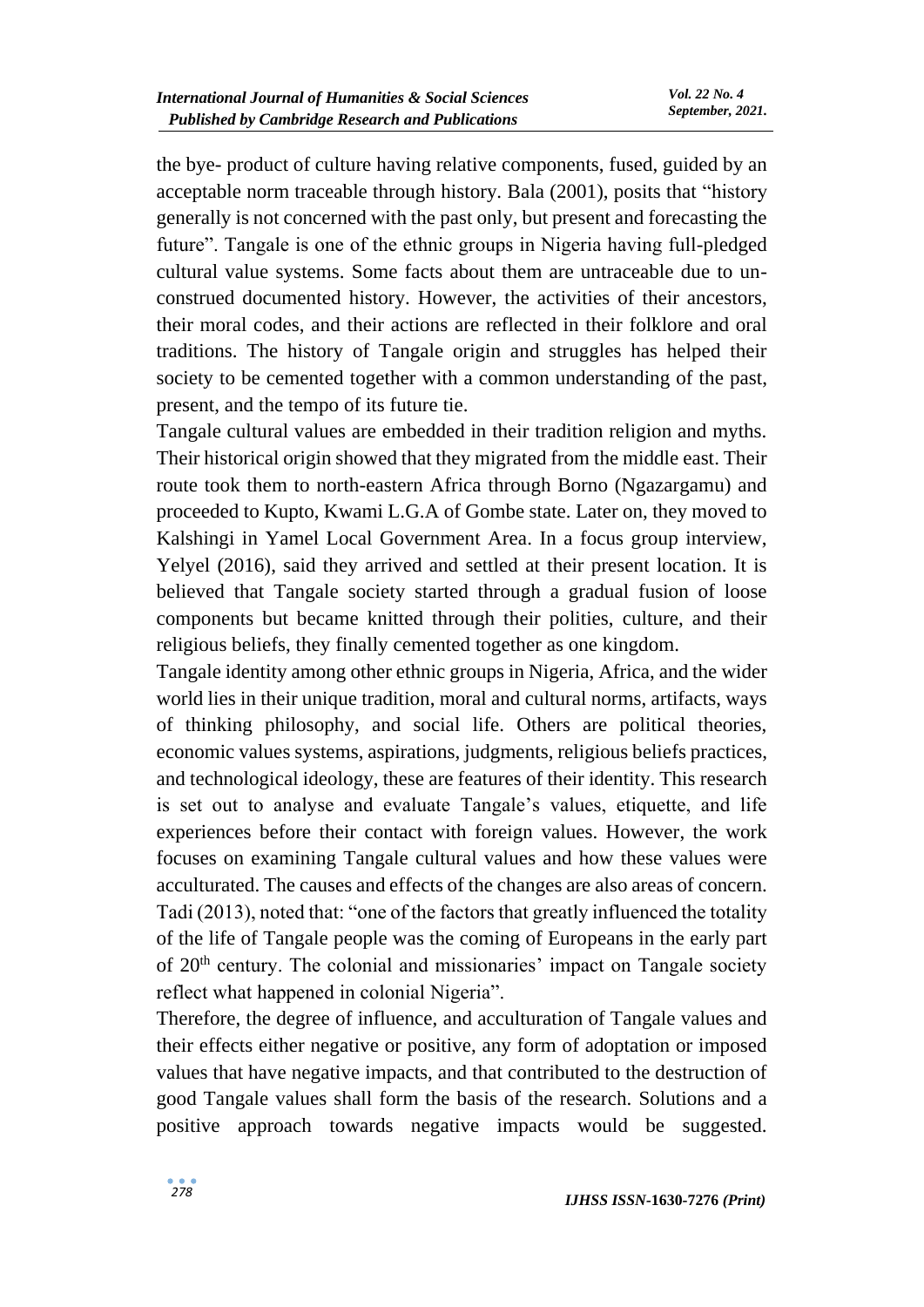Application and conversion of the ideas into meaningful outcomes shall be made, and conclude this research with sparkling approaches to reduce the degree of menace that has derailed the Tangale moral values.

# **Theoretical Discourse**

History has been aware of cultural differences among societies, and some of the earliest accounts of culture came from the Greek historian Herodotus who said had lived in 4003 BC. History revealed that Herodotus travelled through the Persian empire, which includes much of the middle east and the surrounding part of Asia and Africa. He wrote at length about the culture and racial diversity of these places which he considered as liked to differences in people's environments, John (2002).

According to Christian tradition, for two decades after Herodotus, many people had attributed the idea of cultural differences and racial inheritance to the biblical account of the tower of Babel in which God caused people to speak new languages in indifferent dialect, and this provided differences in cultural diversity (Genesis 11:1-9). History revealed that at the end of the 15th Century many countries of Western Europe began their exploration around the world to find new sources of material goods and wealth. Longterm exploration led them to have contact with new cultures that triggered into them interest during the Middle Ages. Culture is derived from the Latin word cultivation (as in the practices of nurturing domesticated plants in the garden), from that point, the word culture originally refers to people's role in controlling nature. Culture became the easiest way of knowing the differences that exist between people, races. Since then, learning about people's identity began and theories evolved to define culture and its variations.

# **Theories of Cultural Evolution**

Yinger (1970), noted that "in spite, the scientific discoveries in the middle of 19th Century proved that people existed much longer than people imagined. The biblical account also had promoted the idea of divine creation of the world approximately 10,000 years back." but in contrast, Lyell (1987), observed that in the early 1800s "the earth was much older and had changed gradually overtimes. These ideas of Lyell influenced several new theories of cultures. John (2002), observed that based on both Lyell's work and of the theories proposed in the early 1800s and 1900s Danish, Thomson, and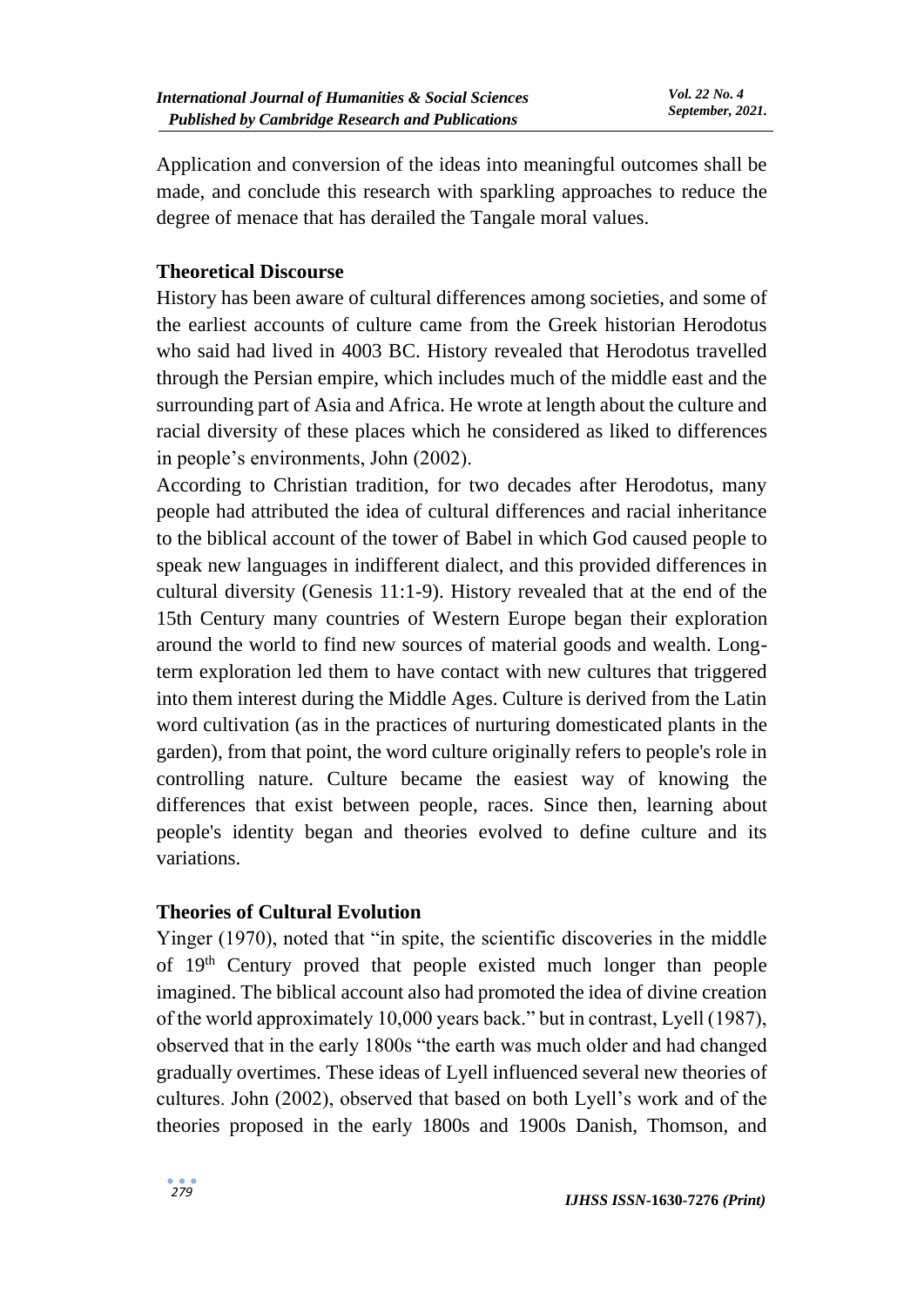Worse, he said "human societies had gone through long stages of cultural development, each marked by advancement in technology" John added that "in the earlier stages cultures were presented by so-called primitive society" he further categorizes the stages in the following orders. (a) Palaeolithic (the stone age) (b) the Neolithic (the new stone age) the bronze and the iron age. Yinger (1970), argued that the forms of cultural development such as Lubbock's assertion and stage divisions had a relevant approach toward the dynamism of our socio-cultural phenomena today. **Spencer** on the other hand put forward in his theory of biological and cultural evolution, that said: "all worldly phenomenon including human societies changed over time, advancing towards perception" Yinger further added that human evolution was characterized by a struggle which he called "survival of the fittest" in which weaker races and societies must eventually replace by the stronger, more advanced races and societies. By simple analysis spencer's view was in disagreement with Darwin's view of human evolution.

# **Methodology**

Traditional Tangale cultural practices paved way for foreign traditions of westerners and religious groups into their ethnic group and had divorced their cultural heritage. They consider their traditions as primitive, archaic, and regrettably acceptable in public. The decline poses a serious breath of losing their identity in the face of the world. The paper adopted the descriptive, analytic model as an approach to this study. It is the integration of anthropological, socio- cultural and religious framework and has extensively used documented materials and focus- group interview to help address this sudden fallout situation.

# **Acculturation of Western Values on Tangale Traditional Values**

History revealed that colonialism and missionaries are the bastions of western civilization and acculturation of Tangale values. This is obvious to the extent that colonialism serves as a vehicle of implementation of cultural imperialism. It is considered an imposition of foreign values over Tangale indigenous traditional setting. Acculturation is a cult that dominated and subjugated Tangale people in all spheres of their social, political, cultural, economic, and religious civilization.

Ankurma (1982) said, "western culture and Christianity began to creep into Tangale socio-cultural milieu, basically with the contact of colonials and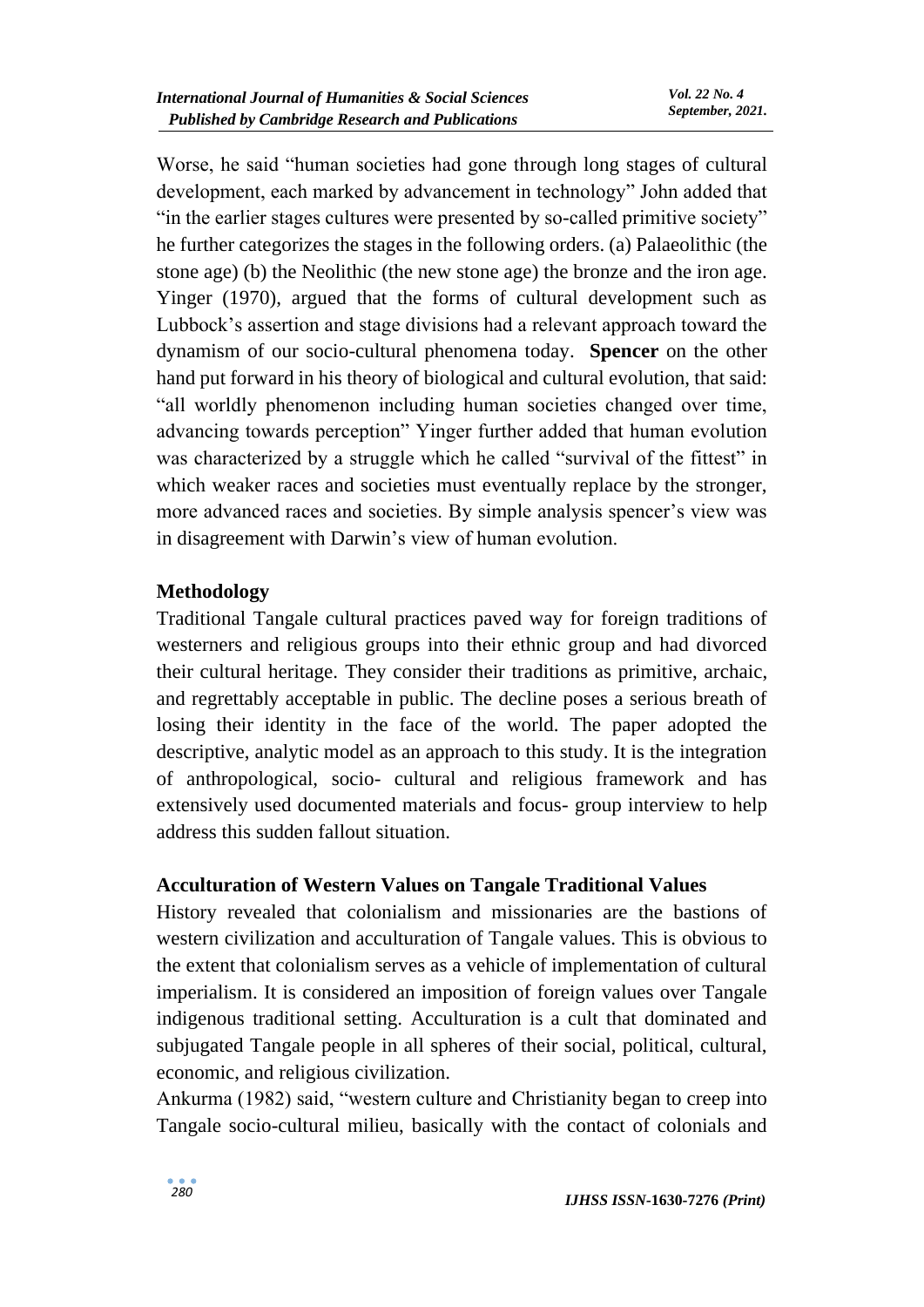missionaries as a result of berlin conference in a quest for imperial pilfering of African resources and later consolidated by the unstoppable wind or wave of globalization, and religious propagation". It is very significant to lament as this research stresses that some factors such as colonialism Christianity and Islamic retarded the pace and tempo of Tangale cultural growth. Bullock (1980), observed that the consequences of colonization generally in Africa has been the political and economic assault of the colonies, which today "led to the unbridgeable cultural gap between the nations that were the beneficiaries of colonization and those that were victims of the colonial assault".

The research would not want to castigate the missionaries or colonial masters uprightly because of some positive impact they make on Tangale people, yet the time of colonial pillage and plunder led to relative stagnation and continued decline of Tangale traditional cultural values. The readers would agree with this submission that not Tangale alone but the western culture and missionary's mode of civilization began to strive and outgrow the generality of African cultural heritage. This research proved that traditional Tangale cultural values and practices paved way for foreign ways of doing things. Today the Tangale's social, political, economic, religious, and other behavioral practices have become westernized. Western culture is today regarded as a frontline vehicle for civilization. Tangle ways of practices are considered primitive and unacceptable. To some Tangale people today, traditional values are regrettable, especially in public domains.

This devastation of values in Tangale has grossly affected the whole spheres of Tangale people's life. The values have been acculturated and led to the emergence of a new crop of elites nurtured and weaned on the altar of violence just as Mabudi (1980), stated that "colonialism armed with the structures of the modern state to continue to carry out the art and cat of subjugation of the mass of the people in the service". it is very important to draw the attention of the Tangale people for they are experiencing a season of cultural extortion and drought of moral values. It is appealing that there is a need for the whacking of the negative impact of western values on Tangale in all fora so that Tangale leaders, may begin to see the need to reincarnate their value policies that contribute to the cultural dearth or the one that negates the principles of cultural revival in Tangale land. The focus of this paper was not meant to keep the Tangale minds floating on the surface of an ocean rather have a holistic appraisal of Tangale cultural values and western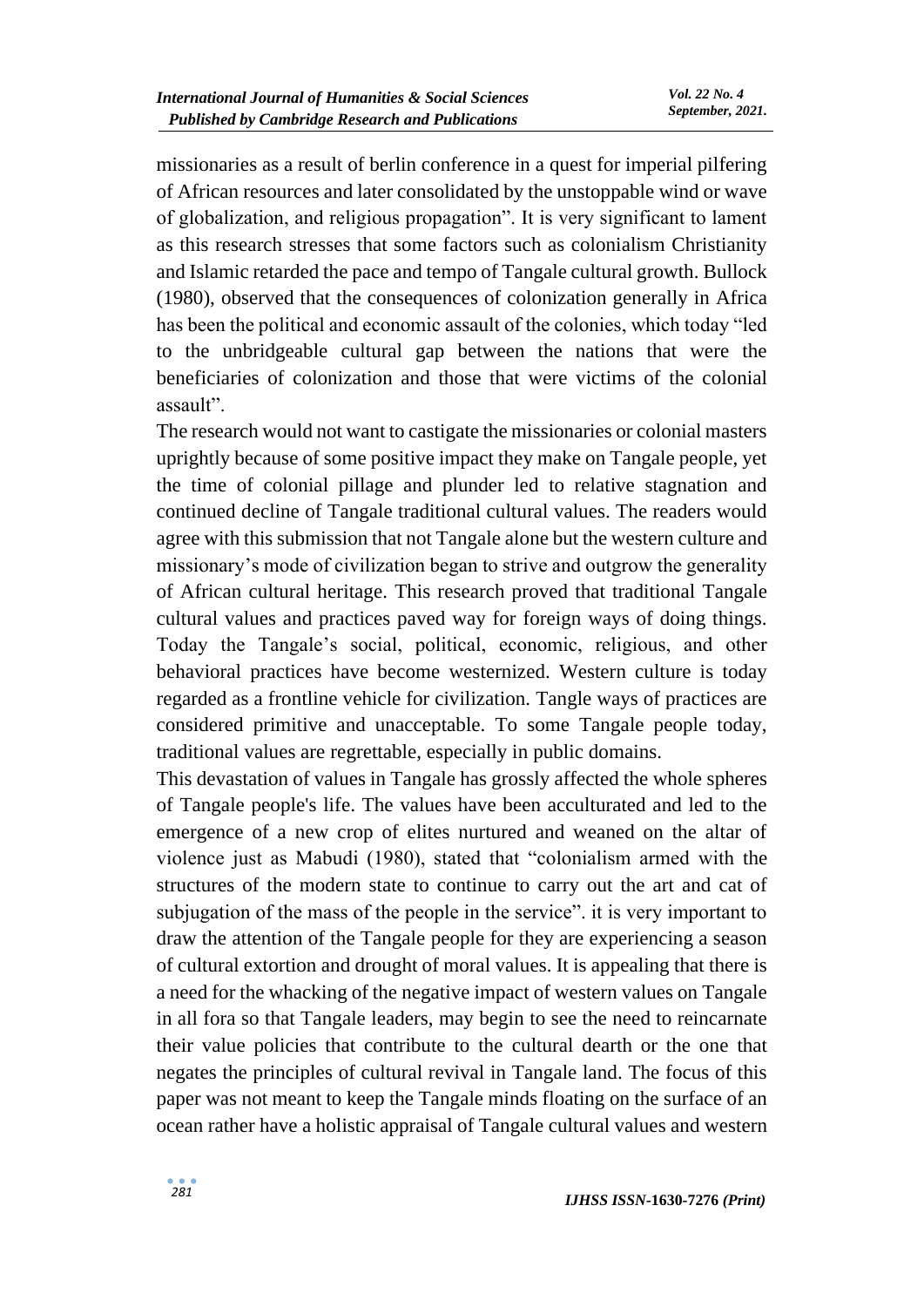civilization to the extent of the distortions and retardations it caused to Tangale and its pace of progress.

This research provides a broader worldview on the phenomenon of western values. The effects of acculturation of western religious values on Tangale are in several phases. This research desires to bring out five of these phases thus; political effect, economic effect, social effect, language effect, and religious (moral) effect. The scope of this section shall be confined to those concepts that drive acculturation which are civilization, neoliberalism, liberal democracy, globalization, individualism/family values, language symbols, and moral values in Tangale land.

**Political Effect:** The colonial and religious factor was essential to the understanding of the process of western acculturation, which marks the holistic distortion of the hitherto well-organized Tangale structure in every sphere of life. This pointed to the depth and effectiveness of colonization in the process of acculturating Tangale society and its viable cultures. Distortions of natural boundaries without respect to the antecedent, institutions, and their cultures. The western and religious values submerged and dismantled the Tangale's institutional values Tangale traditional institution was not political authorities but also a custodian of cultures.

The western values have gotten their ways out from the Africans who betrayed their understanding of the working of the African traditional political system. This paper aims to debunk this proposition as the African hypothesis is that in the epoch before contact between Europe and Africa, the latter not only developed relatively advanced structures, but that emergent pre-colonial African states also had a sophisticated system of political rule with strong democratic foundations.

**Economic Effect:** The major effect of colonialism was the progressive integration of Africa into the world capitalist system, within which Africa functioned primarily as a source of raw materials for western industrial production. Indeed, the colonialists introduced new trade of cash that eventually led Tangale people to cultivate a larger piece of land for commercial purposes. The colonialists aimed at exporting the crop they produce to their home country as raw materials, as a result, there was the imposition of heavy taxation and labour on the people Tadi (2013) said "the Tangale people were forced into wage labour."

The colonial economy also caused Tangale's teas ant farming system to the production of primary products as cash crops such as groundnuts, maize, cotton, guinea corn, benniseed, bean, and so on.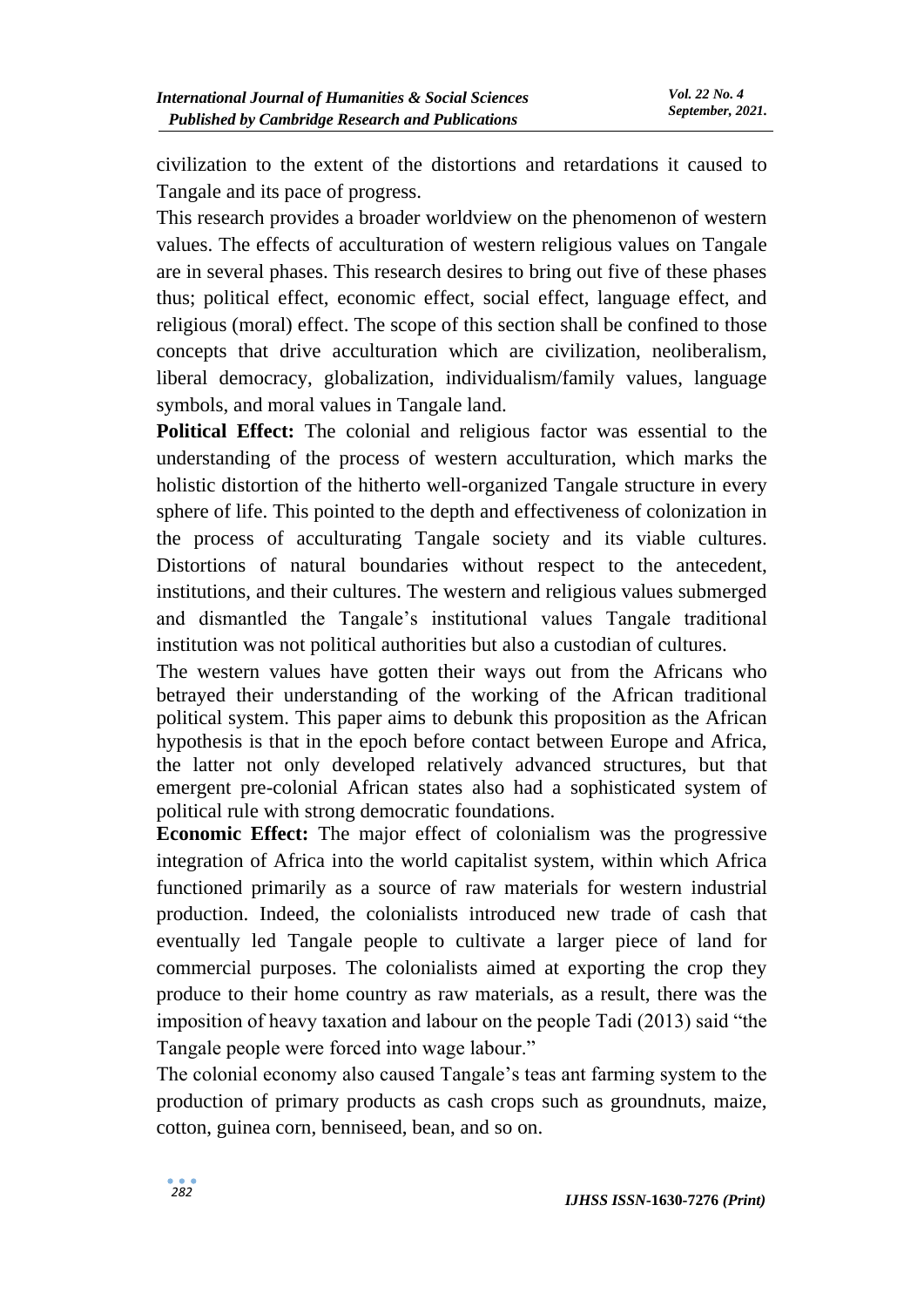There was a shift in the production model from the production of food crops to cash crops, a situation that caused hunger and starvation in Tangale land. The western influence also altered Tangale economic plans. the way they produce, Store, create, and prepare what they consume. Using chemicals. Research proves that the market mechanism is an efficient and efficient economy. The forces of demand and supply must be permitted to play the role. The changing economy affected Tangale system of communication to an Agleteria of capitalist society.

**Social Effect:** This section deals mostly with Tangale family ties and social relationships. The gross damage that affected the Tangale kingdom was the sudden change as a result of western cultural influence. The idea of the extended family has given way to the nuclear family system. The other forms of Tangale traditional values broke down very rapidly. The extended family system that was a wonderful instrument like a social verve, social, security, peace stabilizer, is no longer in pure practice due to the sudden change in cultural values.

Moreover, moral discipline and respect for age have been divorced. The respect for traditional values that Tangale people held sacrosanct is no more. Younger ones today find it difficult to greet the elderly respectfully.

**Modernism/technology:** The force that drives the wind of change across the world today is modernism. Modernism refers to the new way of doing things, both social, political, economic, religious, and otherwise. Africa today suffers from this mental enslavement; which affected all the ethnic groups including Tangale. Cultural imperialism has derailed the value systems. The trend of western civilization in Africa is pathetic. Its impact on Tangale is such that hardly will they be capable to resist, and the wave is so strong that it has become irresistible. Technology is all about new inventions and scientific ideology. Western technology has entered and influenced the average Tangale man/woman through familiarity with manufactured products imported from the west such as computers, headphones, machines cars, planes.

**Language Effect:** Tangale language proficiency is driving towards the grave. Acculturation has dealt a death blow on tangle people today the proficiency of their language is declining because the people are compelled to embrace western cultural values and civilization as western language. western language has created a dichotomy between the elite and the masses. Business cannot flow well except if one uses a foreign language such as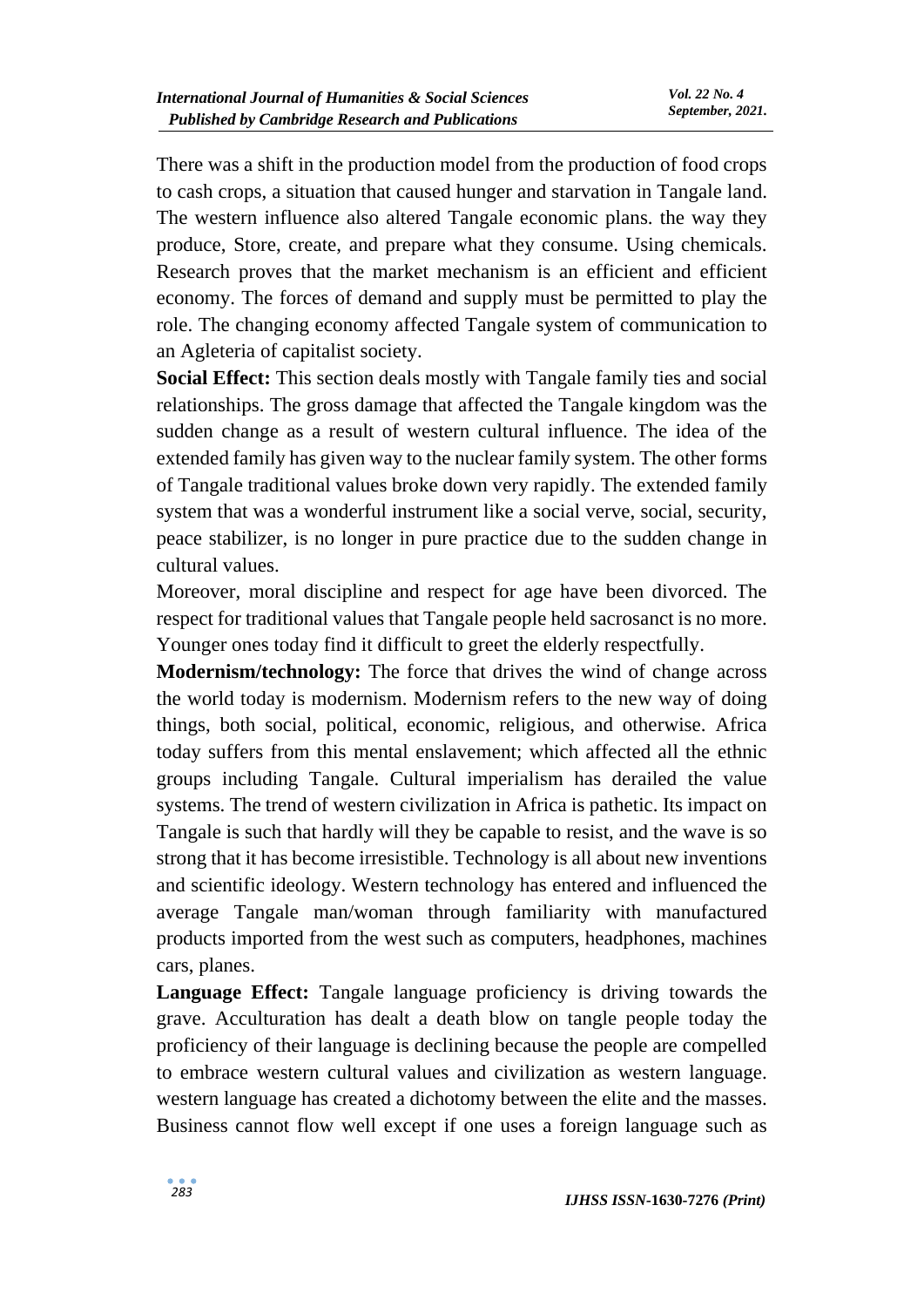English or Hausa. This research has examined critically the position of things and the way they are, this western and Arab's culture has caused alienation for Tangale people who cannot speak English or Hausa. Knowing fully that language is a vehicle of culture, Tangale people who are in the diaspora design a means of helping themselves out of this language cultural logjam.

**Christianity effect:** Ankurma (1982), posited that in the colonial period, education was in the hands of Christian missionaries who sought not only converts of Tangale people but also inculcate western values. Bullock (1980), added that Christianity challenged Tangale's traditional belief systems and promoted new ideas and modes of life; to be specific it imposed monogamy and nuclear family ironically, the drastic reduction of infant mortality also complicates the demographic issues in Tangale land." Tangale people must be conscious about their cultural alteration provoked by the pressure of colonialists, missionaries, modernization, technology, and westernization. This discourse is enough to sign a new cultural coup in Tangale. It is more evident in the area of science and technology on Tangale experience and consciousness. This effect though, did not negate the positive values inculcated by the missionaries on Tangale cultural values which the researchers opined that they should be promoted.

**Islam:** Arab-Islam in the same vein, creped in simultaneously through trade, the Arabs culture was transmitted through their religion of Islam, who introduces Tangale into Hausa as the trade language. later in history, few Tangale accepted Islam and through that process, language fusion, and value acculturation have diagonally lured Tangale into speaking Hausa, in exchange for Tangale kingdom, it came to a point in the Tangale language who couldn't speak Hausa fluent are ridicules. The unfortunate situation is that Islam who swindle itself into Tangle culture is muscling itself for causing language and cultural extinction in the Tangale kingdom. Although there are other values that the religion encouraged that should not be neglected.

Bullock (1980), proposed an analysis which proved that 23% mixed Tangle with Hausa and English also Fulfulde. On average 40% divorced Tangle language for Hausa (trade language), a dangerous sign that Tangle language is dying very fast.

# **Tangale's Dilemma**

The trend which led to the acculturation of western values by Tangale people is pervasive and prevalent such that western values have taken the lead over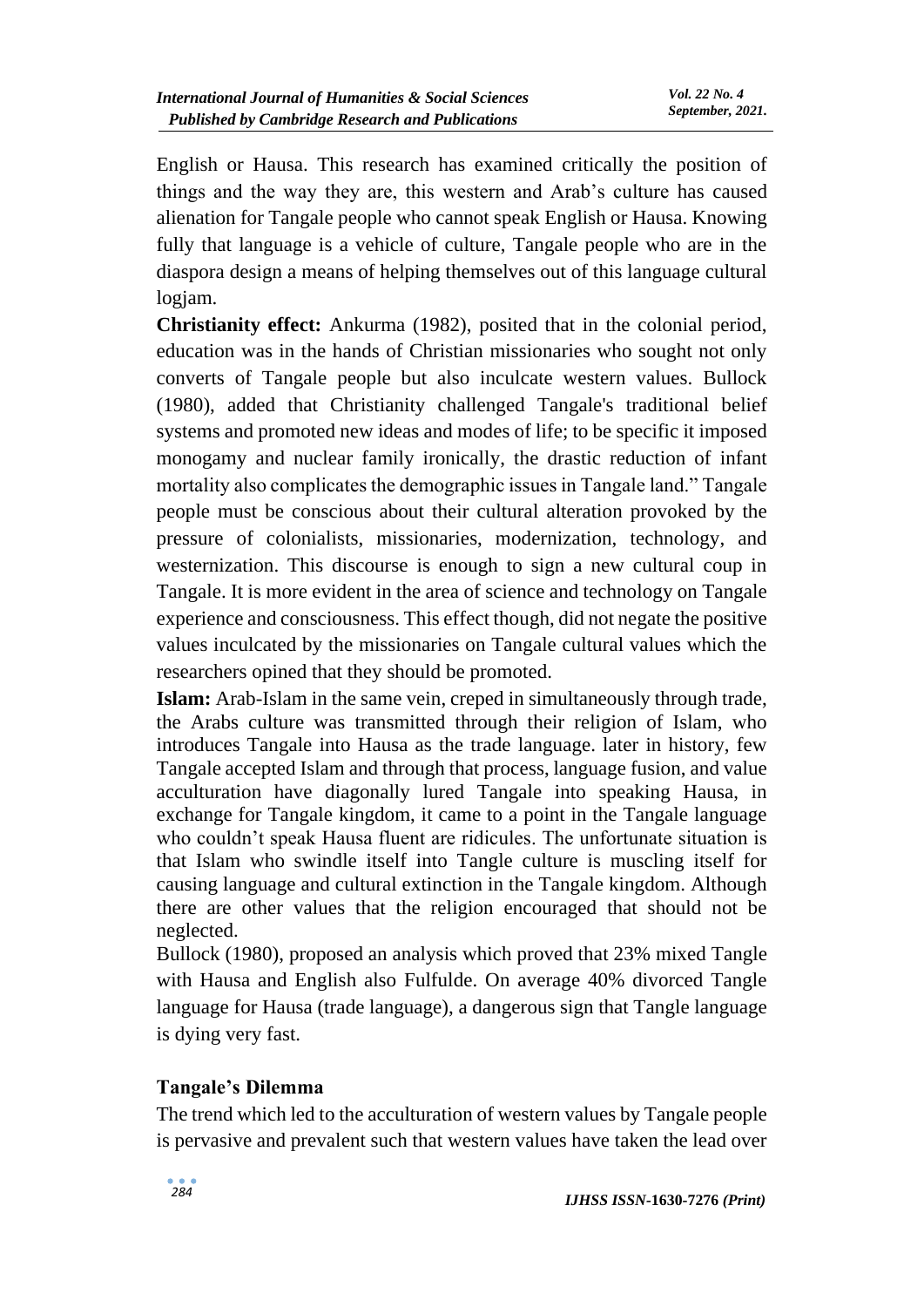Tangale culture values. Western values have led to discontinuity in the form of cultural practices among Tangale people. Modernity Christianity and Islam ware tension at every level of communal and social setting.

Tangale is at a crossroads, particularly in this digital world of dynamism. A world is full of constant change in institutions beliefs and structure. A world of complete change, change in production distributed of good and services, a change of styles, quality and quantity of goods (eg) machine to make things instead of hands vehicle to carry people from one place to another, instead of going on foot or by human carriers, iron dishes, iron pots, clothes, foods items. A time where interaction is necessary, knowledge increase social amenities and social life pattern have changed. Everybody wants to flow with the current. Everybody wants to adhere to the scientific world where computers and other forms of technology lead to intercultural marriage, increase change in environmental obligation and occupation, Spencer, quoted by Cohen (1969), said "societies progress from primitive or religious origin through medieval period of scientific or modern society" these massive changes have posed great effects on the whole view of Tangale social life, economic and political systems which has been acculturated. The Tangale society, known as a homogeneous society having the spirit of cohesion, unity, and cooperation has turned into a complex society. Today the cohesion, unity, religiosity, and social solidarity have become a great concern because of the pluralistic nature of the society almost everything has turned into aggression, hostility, indiscipline, and immorality. The need for sustainable Tangle cultural values should not be neglected instead, solutions to the problem should call for help.

#### **Possible Solutions**

Despite the three giant factors that faulted Tangale which forced them to extinct their cultural values making the society lose and unorganized, the western influence affected their value system as a result of the constant contact with other foreign cultures mostly the white and Arab culture. Yet we should understand that culture is important because culture provides the styles of people thinking, behaviours, feelings, speaking, hearing, seeing, evaluating judgment interpreting events and experiences. Culture provides grounds for agreement cohesion or consensus as to how to go about doing and using things, establishing and maintaining relationships interacting and cooperating contacting and assisting, or careering for one another. Given and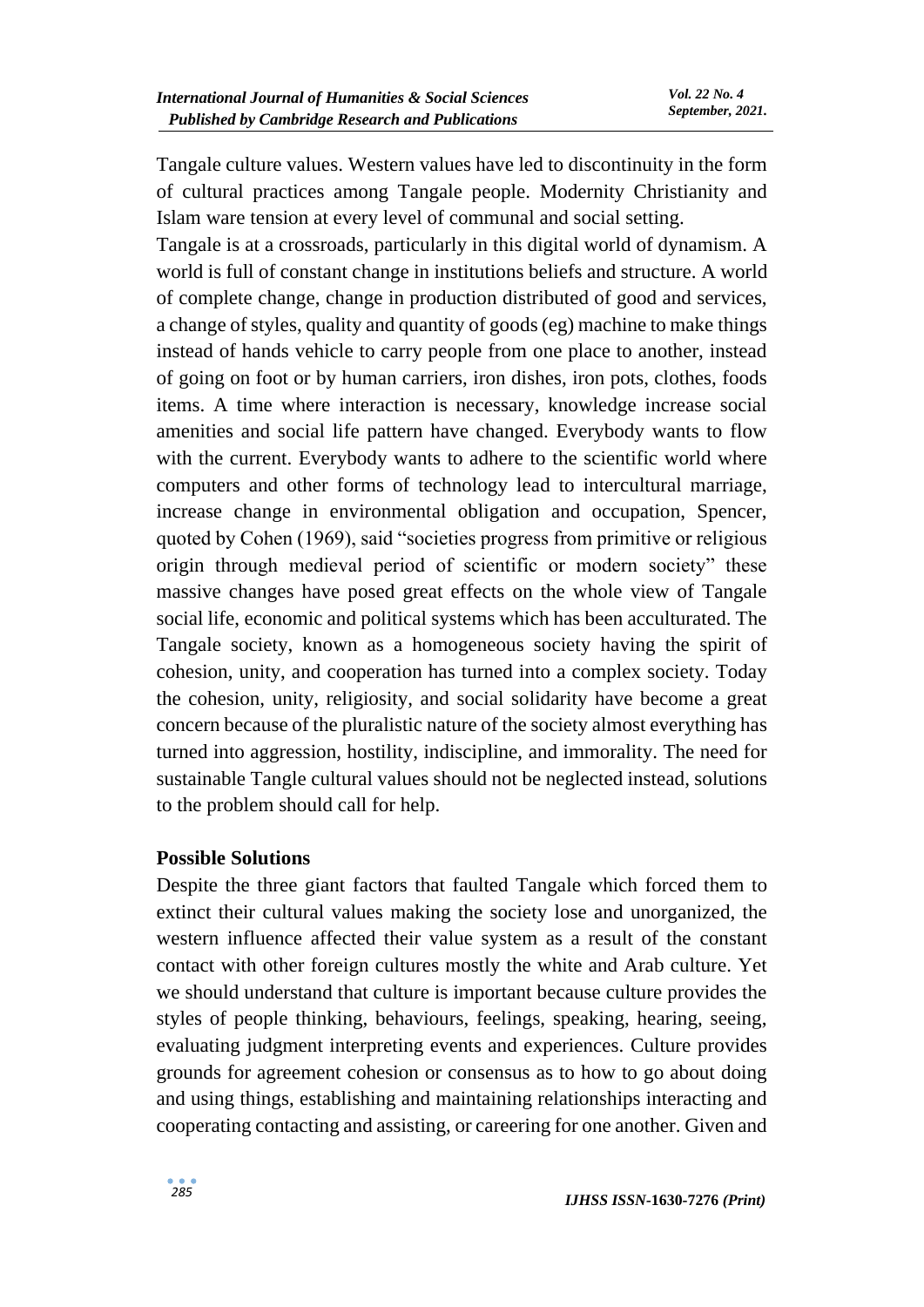receiving greetings, rejoicing and sympathizing with one another, developing a sense of belonging and group solidarity. Many good things have been said on culture, yet, the Tangle having severely wounded and the degree of its devastation is grossly numerous.

The remedy lies in the hands of the sons and sundry of Tangale. They should devise new ways of reviving their cultural values. The following ways may help greatly.

- 1. Tangale should use the new methods of modernizations to revive its culture
- 2. The conference should be organized to discuss the issue at hand
- 3. Tangale sons and daughters should be encouraged to write books, journals, and any other material relevant to Tangale cultural values and artifacts.
- 4. Computer software should be designed on how to learn the Tangale language. values, customs, and traditions.
- 5. Tangale language should form part of the nursery, primary, junior, and senior secondary schools' curriculum in the entire Billiri local government area of Gombe state.
- 6. Government should also encourage cultural festivals, and contributes during the celebration.
- 7. Tangle should build some historic places, and turn them into tourist centres where tangle history, cultural artifacts, traditional attires, music, and other variables should be displayed
- 8. Museum for history keeping and references should be kept.
- 9. Tangale writers should form a forum where records, history, and any other relevant information would be updated.
- 10.Tangale history drafting committee should provide a detailed history, values, and cultural norms of the people.

The above possibilities should be tried to revive and maintain the good parts of Tangale cultural values.

# **Sustainability Measure**

Analysis has mainly concerned itself with the central question of how a social system like that of Tangale is maintained. Talcott (1966), narrowed down the search for an answer of values consensus. He said "A collective conscious consisting of common values, norms, beliefs, and sentiment without which social solidarity and cohesion would be impossible". The common features which bind the society together like that of Tangale is an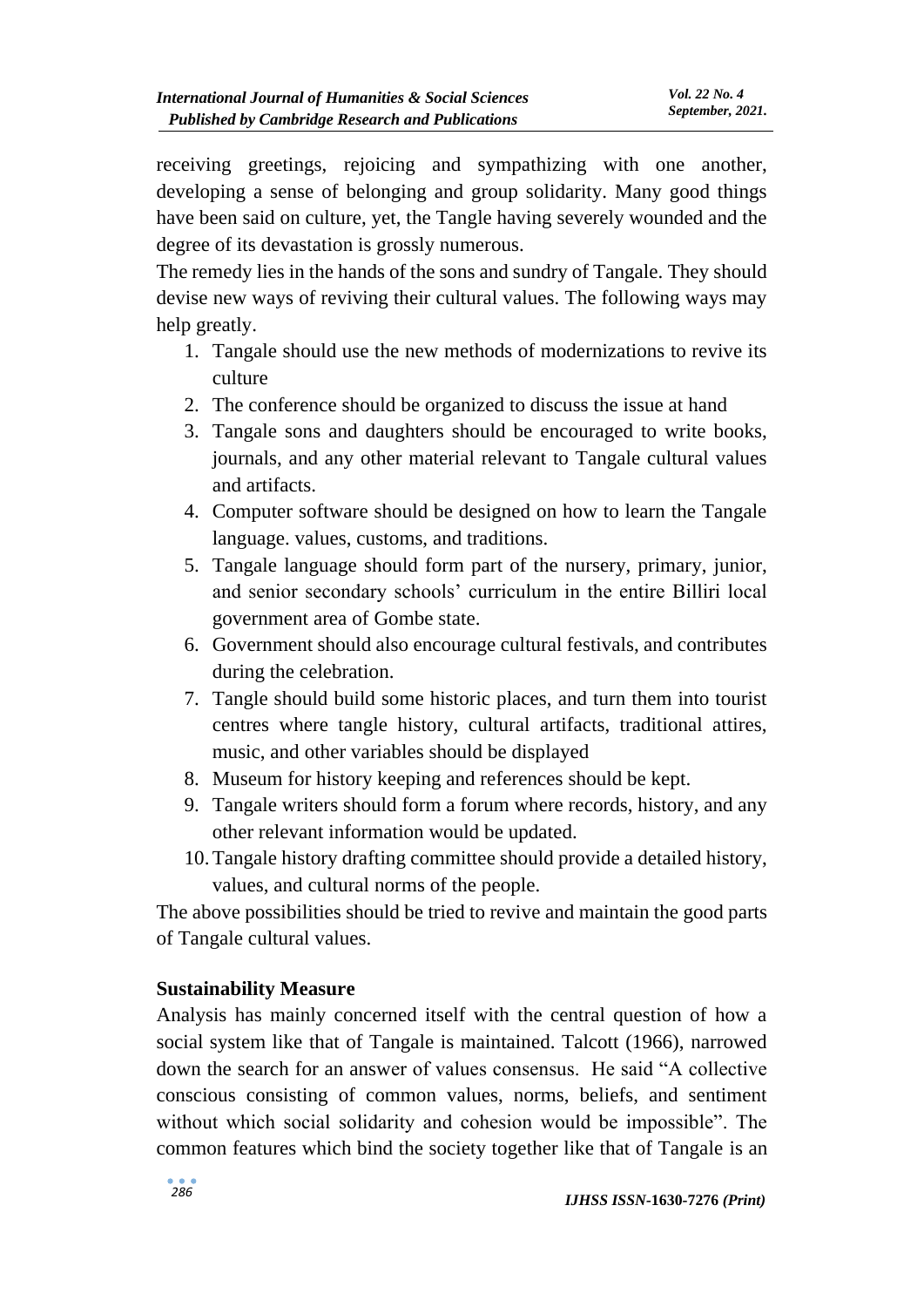answer to the functionalist quest for values consensus. Talcott added that "value consensus thus forms the fundamental integrating principle that binds the various parts of society together. If members share and remain committed to the same norms and values social orders will be maintained."

#### **Conclusion**

The charge to the people of Tangale today is to dismiss selfish differences in interest and strive towards maintaining unity, the force that binds them since the Stone Age. Tangale should askew any form of the rancho, sectionalism, hatred, malice, covetousness, and disrespects and remain committed to themselves to maintain their norms and values for the betterment of our future generations. Tangale should strive for their values to be restored and maintained, we must divorce selfishness, pride, and embrace the love for one another, cohesion, and cooperation as well transmit and internalized our children with collective consciousness which should be the central goal to every Tangale man and woman in this dispensation.

#### **References**

Ajuma, V.C (2006). Rulers, Yes, Leader, Not Yet. News Watch. August 14. pp. 32-33.

- Afuye, A.O (2013). Moral Decadence in Tertiary Institutions Visa-vis the Study of Law in Nigeria. Retrieved from [www.news@eaglereportrs.com.](http://www.news@eaglereportrs.com)  $30<sup>th</sup>$  July, 2021.
- Ankurma, Nappe H.S. (1982). *The British Occupation of Tangale Land and Its Significance* (unpublished project).
- Bala, A. Ahmadu (2001). *The Development of Adult Education in Billiri L.G.A* (Project, unpublished).
- Bullock, A. Goerge (1998). "*The Advent of Christianity to Tangale Districts and its Impacts on the People"*. ABU Zaria: (unpublished B.Ed. project)
- Cohen, P.S (1969). *Modern Social Theory*. London: Heinemann.
- Coniums, C. (2002). A Bread of Tomorrow's Troubles. [www.modern-ghana.com.](http://www.modern-ghana.com/)
- Imo, Cyril O. (1991*). African Cultural Values and Social Change.* Bulletin of African Religion and Culture. Vol 3. No 2 1991 (Printed).
- John, Burt Foste (2002). *Culture and Western Mind.* New York: Macmillan Publishing Co.